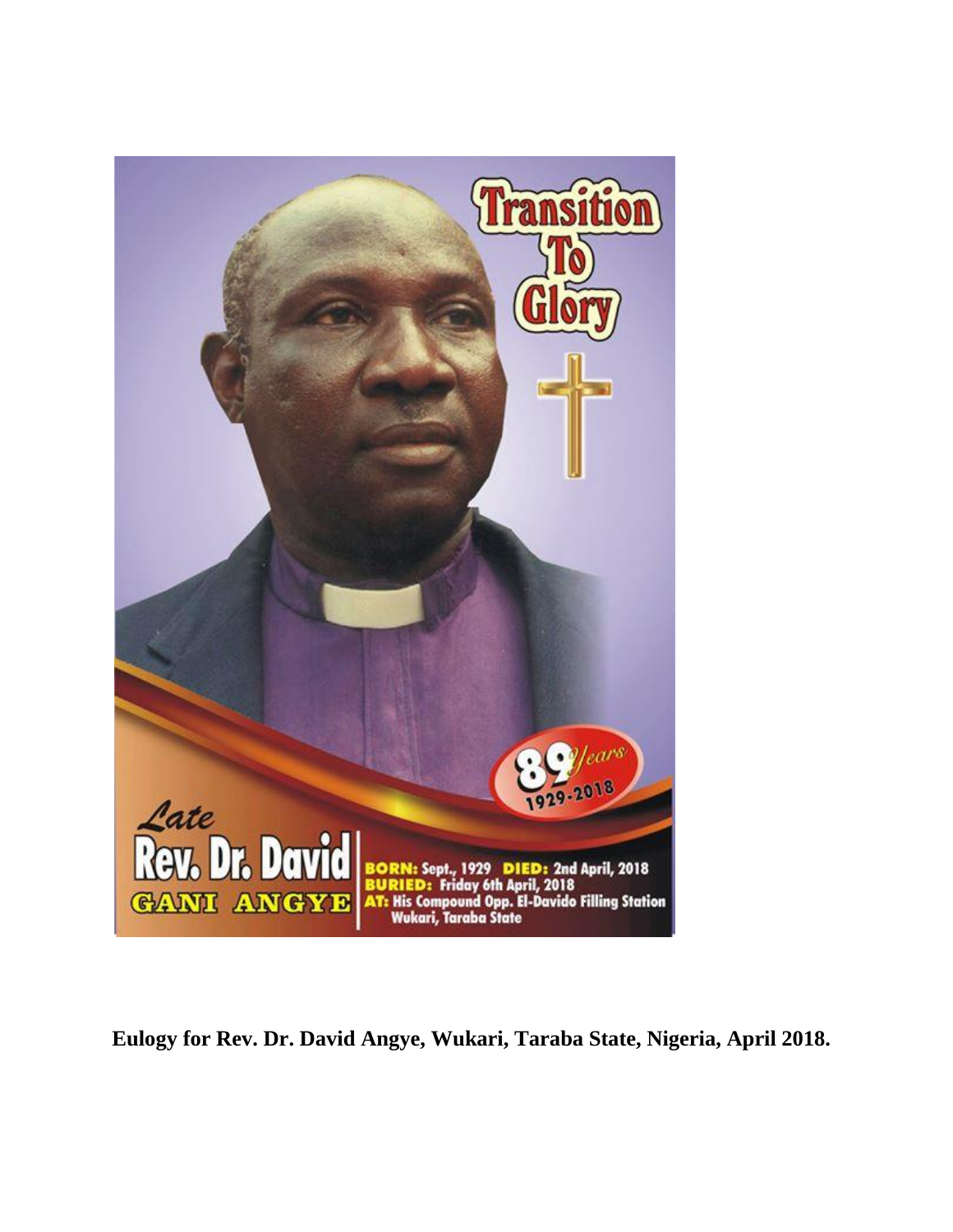**This eulogy was written by Dr. Jan H. Boer, the proprietor of this website and friend, colleague and mentee of Dr. Angye, but delivered by Dr. Wiebe K. Boer, a son, who lives in Lagos.**

**Brothers and Sisters of the Chr. Ref. Church of Nigeria**

**I represent my parents, Dr. John H. Boer & my mother, Frances A. Boer. My father was also known as Yahaya MaiGona. They were missionaries to CRCN from 1966-1996 , in Wukari, Baissa and Jos.** 

**The ministry of Rev. Dr. Pastor David and that of the Boers started at the same time. Pastors David and Boer graduated from theological college at the same time, though not in the same country. Pastor David's gift of preaching vigorous, meaningful and powerful sermons was already noted while he was at TCNN. So, he was first called by New Life for All (***Sabon Rai don Kowa***) to become a traveling preacher evangelist, before being called to and ordained by the CRCN. That's when he and my parents came to know each other in 1967.** 

**Pastor David became pastor of Bege Gu, which at that time covered the area all the way from Sondi to Abinsi, near Makurdi. The road from one end to the other was only a sand road, not paved, and the ferry to cross the Benue was not much more than a canoe. And all he had was a bicycle to travel that entire distance from village to village along that sandy road. Who of us today would be ready to serve the Lord under such extremely difficult circumstances? I developed great admiration for him.** 

**Whenever he would come to Wukari, he would often stay with us, living as we did at Gidan Dekka, what used to be Wukari CLTC—Christian Leadership Training Centre. He would be our guest also at the dinner table. We would have many discussions about our ministries during which Pastor David would teach us many things about how to do things in Nigeria and in the CRCN. We also did a lot of traveling through Gun Bege during which he taught me how to relate to the local churches and their leaders. And, from listening to his preaching, I learned a lot about preaching to CRCN people. In short, Pastor David was one of my main mentors and teachers. I was the missionary, but I did not teach him; he taught me!**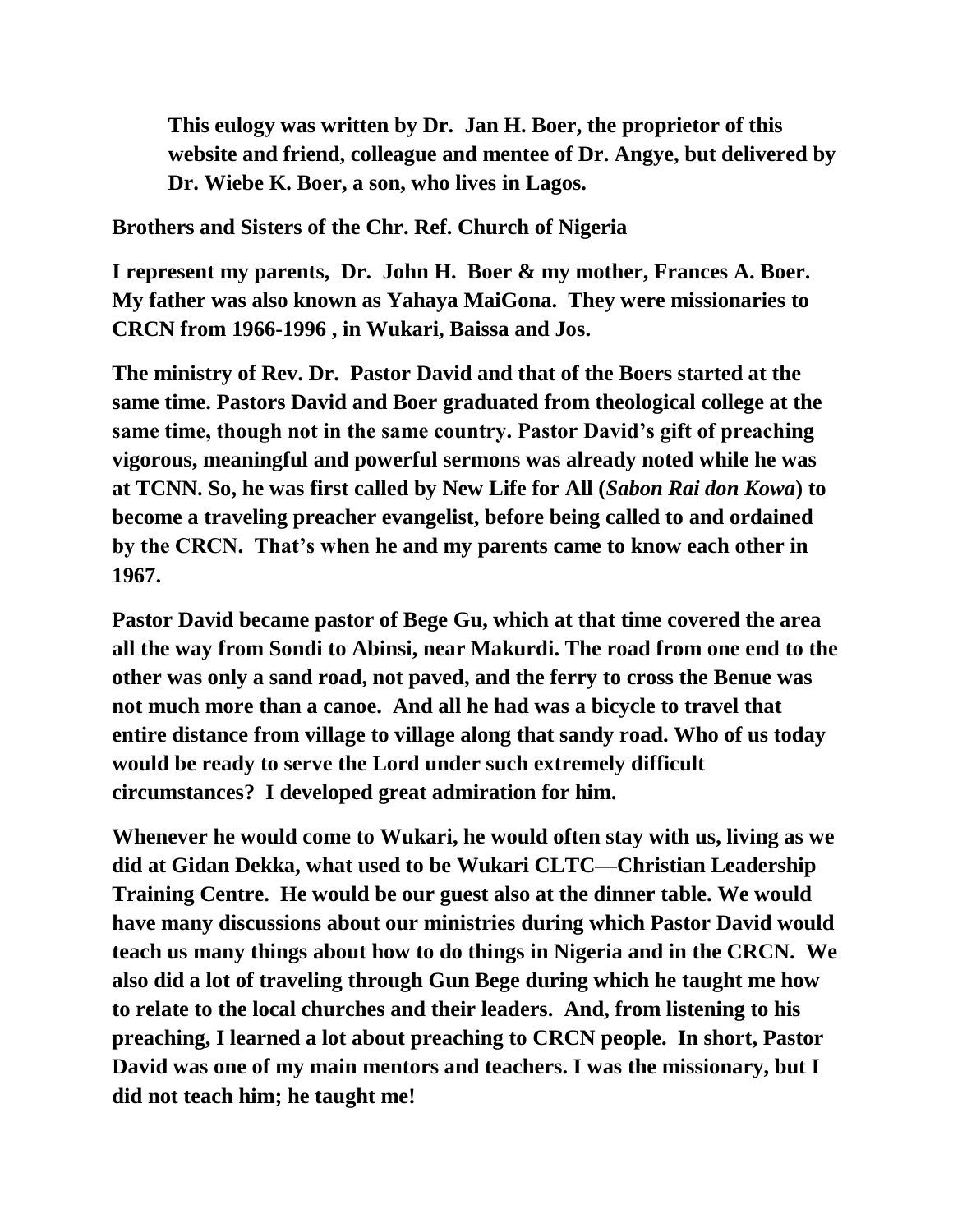**We also worked together in America during his time there as student. I would be invited to preach, but we would go together and both do some preaching. The congregations were always impressed with his personality and preaching just as they were here in Nigeria.** 

**The last thing we did together was running a workshop for CRCN members who were civil servants, people who work for the government. The goal was to teach them what the Bible teaches about doing the truth and doing justice in government and to oppose all bribery and corruption. I remember especially one thing he said over and over again:**

**What we are teaching you is not only in the Bible, but it is also in the civil service handbook that you all have been given. Read it again and see for yourself.** 

**If there are civil servants among us here today, I repeat what Pastor David said: Read the Bible and read your handbook and see for yourself.** 

**In closing, I condole Pastor David's family and friends. I condole the Churches of Wukari and I condole the entire CRCN for having lost a faithful and capable leader, a past President even. We thank God for his many years of service and for now ending his painful suffering of the last few years. He is in the bosom of our Lord-- healed, saved and blessed.**

## **Comments from others:**

**[Clement D Angyunwe](https://www.facebook.com/clement.dangyunwe?fref=ufi)**-- Indeed he was a fearless leader and a bulldozer to the kingdom of the devil. We celebrate him. Have your sweet ETERNAL REST my mentor, "Dee" popularly called in our community.

Bishop **[Benjamin Kwashi](https://www.facebook.com/benjamin.kwashi?fref=ufi)** --This is a powerful testimony which will serve as Handbook and inspiration for all who have a call to live in any society for the building of healthy communities. It is a story of selfless service of men who gave all they are to build people. Thanks Wiebe! Thanks John! Adieu David!!!